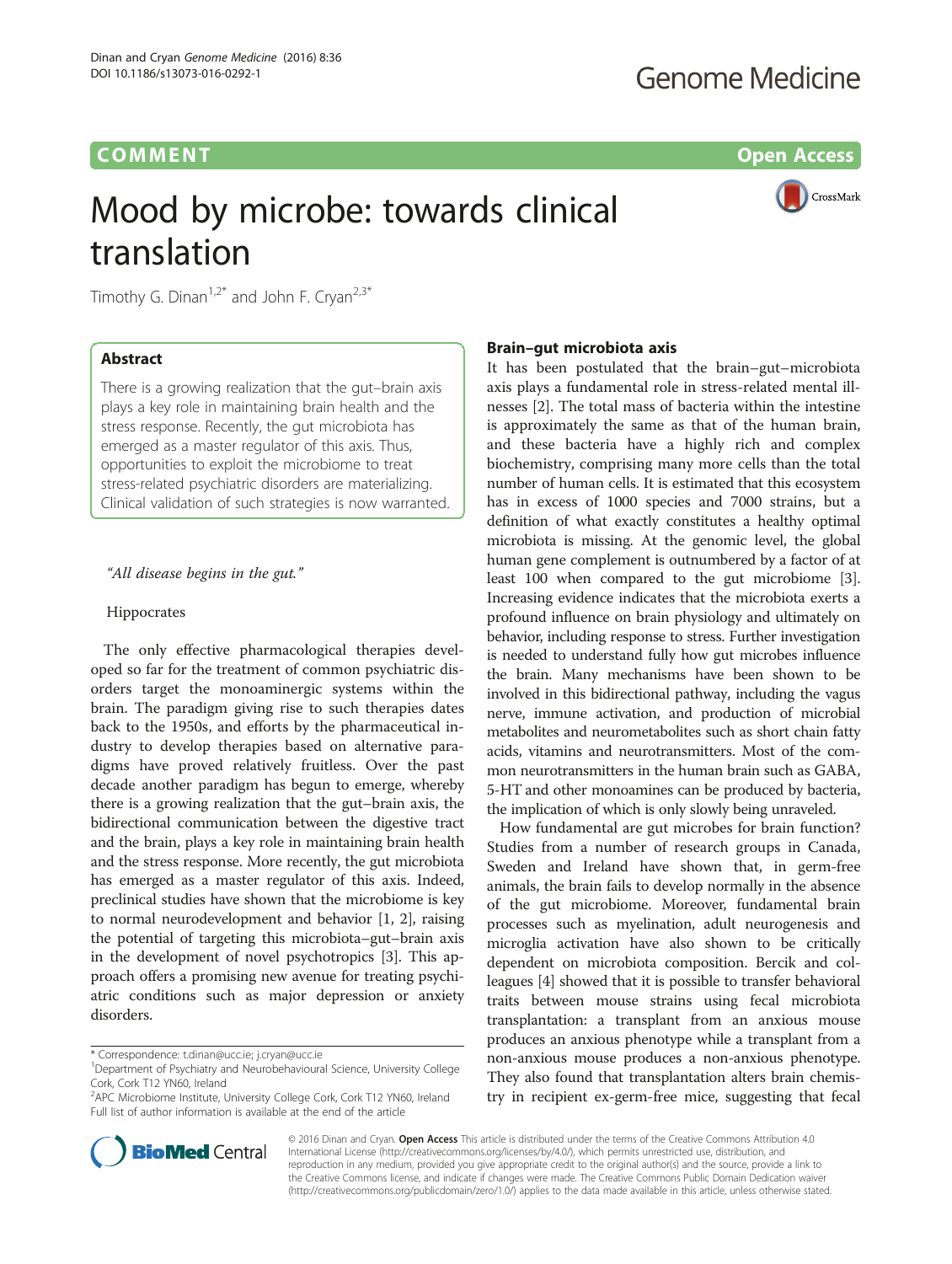microbiota transplantation could be used as a therapeutic avenue for disorders such as depression or anxiety.

### Depression and the microbiota

Major depression is a highly prevalent, debilitating stress-related disorder and is recognized globally as one of the significant causes of disability, with considerable social consequences. The most consistently demonstrated abnormality in depressed patients is hypothalamic– pituitary–adrenal (HPA) axis dysregulation, manifested as elevated cortisol and corticotropin releasing factor (CRF). Furthermore, significant increases in the plasma concentrations of pro-inflammatory cytokines are usually observed.

Microbes exert a major influence on both the HPA axis and on the immune system, compounding the link between the microbiota and the stress response. Sudo and colleagues [\[5\]](#page-2-0) were the first to demonstrate that germ-free mice who grew up in a sterile environment have an exaggerated HPA axis response to an acute stressor. It is noteworthy that this enhanced responsivity of the HPA axis can be reversed by monoassociation with a single bacterial strain, in this case Bifidobacterium infantis. Published studies in rodents indicate that treatment with this probiotic does impact on central neurotransmitter functioning.

A number of years ago, together with Bienenstock and colleagues at MacMaster University [[6\]](#page-2-0), we examined the impact of a Lactobacillus rhamnosus strain (JB-1) on anxiety- and antidepressant-related behavior, in addition to neurochemical changes in mice. L. rhamnosus-treated animals had lower levels of anxiety on a variety of behavioral measures, which was concomitant with alterations in the expression of both  $GABA_A$  and  $GABA_B$  receptors across a variety of brain regions studied. Yet the question remained as to how a dietary intake of a bacterial strain could alter brain and behavior. One possible route of communication is via the vagus nerve. To test this, animals underwent vagotomy or sham surgery and were subsequently treated with L. rhamnosus or an inactive control broth. Indeed, vagotomy prevented the behavioral and neurochemical effects of the potential probiotic strain, suggesting that L. rhamnosus could serve as a potential antidepressant/anxiolytic via its (or one of its metabolites) effects on the vagus nerve. Studies are currently underway to examine the effect of this microbe on stress responses in humans; preliminary results should be available shortly.

In what is the largest study of the microbiome in major depressive disorders to date, Jiang and colleagues [[7\]](#page-2-0) analyzed fecal samples from 46 patients with major depression and 30 healthy controls. The authors showed that patients with depression could be stratified according to their microbiome; acutely depressed patients had higher levels of Bacteroidetes, Proteobacteria and Actinobacteria, whereas levels of Firmicutes were significantly reduced. A negative correlation was observed between Faecalibacterium and the severity of depressive symptoms. This study needs replication and further additional questions need to be answered. Are there microbes that confer a resilience against depression and are there microbes that have a melancholic impact? Assuming microbes influence mood, through which mechanisms do they produce their effects?

## Psychobiotics

Live bacteria that have a positive mental health benefit have been defined as psychobiotics [[1](#page-2-0)]. Several recent studies in healthy subjects suggest that certain bacterial strains have psychobiotic activity (see [[8](#page-2-0)]). However, there is a need for much more extensive placebo-controlled studies to be carried out in both healthy volunteers and especially clinical populations. Moreover, mechanistic studies focusing on brain activity patterns are required. In this vein we found that Bifidobacterium longum strain 1714 attenuated stress responses and enhanced cognition in healthy subjects while altering electroencephalographic activity. Mayer's group at the University of California, Los Angeles (UCLA) found that a cocktail of bacteria produced significant changes in central physiology, as measured by altered activity in functional magnetic resonance imaging (MRI) [\[9](#page-2-0)].

Until very recently, the literature on psychobiotics was dominated by preclinical studies with little or no effort at translation into humans. Fortunately, this situation is now changing, with several human studies being undertaken (see [[8\]](#page-2-0)). However, it may take a cultural change for the food and probiotic industry to carry out the level of investment required for such clinical trials to prove efficacy. Moreover, preclinical efforts focused at dissociating the mechanisms of action of individual bacterial strains should also be increased. Rational discovery of psychobiotics will require the identification of potential therapeutic targets, be it microbial metabolites or their effectors at the receptor or cellular level of individual or a consortium of strains.

## Antimicrobials

Psychobiotics enable an increase in the level of "good" bacteria within the intestine and offer a potentially safe approach to treating stress-related conditions. Alternatively, the elimination of certain microbes using selective antimicrobial agents may have a positive mental health benefit in some individuals. Preclinical studies and initial patient-based studies indicate the potential of the antibiotic minocycline as an antidepressant [\[10](#page-2-0)].